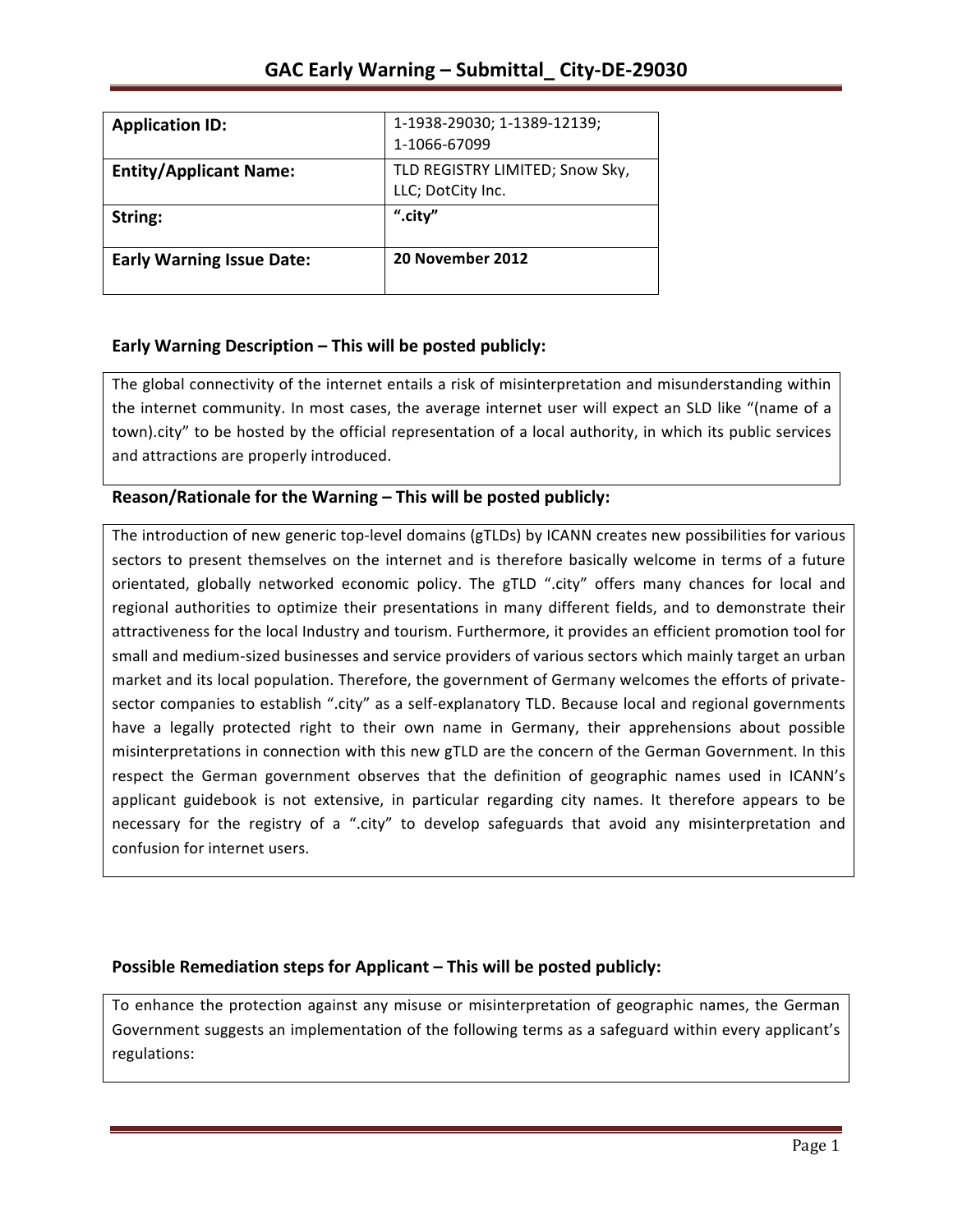- For all SLDs which contain the name of a city or community the applicant must provide a letter of approval or permission from the respective local authority
- Court decisions concerning the use of city names as SLDs are binding for both registry and registrant, in particular will the SLD in question be treated accordingly.
- If the legal ownership of a SLD is challenged in court, there must be a record at the registry to prevent the current holder from selling on the rights to the SLD, thus making it impossible from the plaintiff to assert his claim

## Further Notes from GAC Member(s) (Optional) – This will be posted publicly:

The government of Switzerland supports this EW (see also the attached e-mail correspondence).

# **INFORMATION FOR APPLICANTS**

## **About GAC Early Warning**

The GAC Early Warning is a notice only. It is not a formal objection, nor does it directly lead to a process that can result in rejection of the application. However, a GAC Early Warning should be taken seriously as it raises the likelihood that the application could be the subject of GAC Advice on New gTLDs or of a formal objection at a later stage in the process. Refer to section 1.1.2.4 of the Applicant Guidebook (http://newgtlds.icann.org/en/applicants/agb) for more information on GAC Early Warning.

## **Instructions if you receive the Early Warning**

**ICANN** strongly encourages you work with relevant parties as soon as possible to address the concerns voiced in the GAC Early Warning.

## **Asking questions about your GAC Early Warning**

If you have questions or need clarification about your GAC Early Warning, please contact gacearlywarning@gac.icann.org. As highlighted above, ICANN strongly encourages you to contact gacearlywarning@gac.icann.org as soon as practicable regarding the issues identified in the Early Warning.